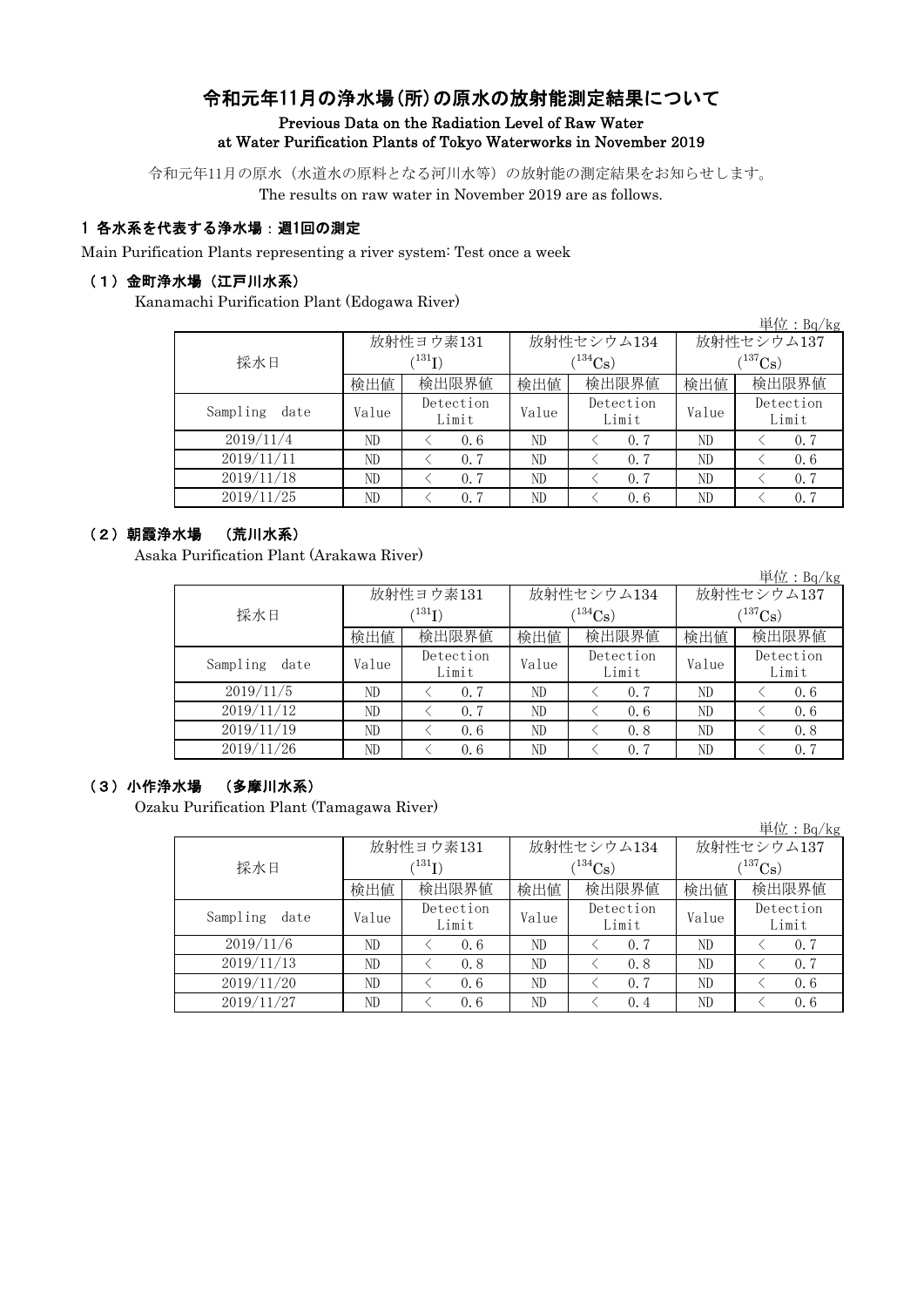### (4)東村山浄水場 (多摩川・荒川水系)

Higashi-murayama Purification Plant (Tamagawa・Arakawa River)

|                  |       |                    |       |                    |              | 単位: $Bq/kg$        |  |
|------------------|-------|--------------------|-------|--------------------|--------------|--------------------|--|
|                  |       | 放射性ヨウ素131          |       | 放射性セシウム134         | 放射性セシウム137   |                    |  |
| 採水日              |       | $^{\prime131}$ I)  |       | $(134)$ Cs         | $(^{137}Cs)$ |                    |  |
|                  | 検出値   | 検出限界値              | 検出値   | 検出限界値              | 検出値          | 検出限界値              |  |
| Sampling<br>date | Value | Detection<br>Limit | Value | Detection<br>Limit | Value        | Detection<br>Limit |  |
| 2019/11/7        | ND    | 0.6                | ND    | 0.6                | ND           | 0.7                |  |
| 2019/11/14       | ND    | 0.7                | ND    | 0.9                | ND           | 0.8                |  |
| 2019/11/21       | ND    | 0.6                | ND    | 0.6                | ND           | 0.7                |  |
| 2019/11/28       | ND    | 0.6                | ND    | 0.6                | ND           | 0.7                |  |

# (5)長沢浄水場 (相模川水系)

Nagasawa Purification Plant (Sagamigawa River)

|                  |       |                        |                             |              |       | 単位: $Bq/kg$        |  |  |
|------------------|-------|------------------------|-----------------------------|--------------|-------|--------------------|--|--|
|                  |       | 放射性ヨウ素131              |                             | 放射性セシウム134   |       | 放射性セシウム137         |  |  |
| 採水日              |       | $\rm \langle ^{131}I)$ |                             | $(^{134}Cs)$ |       | $(^{137}Cs)$       |  |  |
|                  | 検出値   | 検出限界値                  | 検出値                         | 検出限界値        | 検出値   | 検出限界値              |  |  |
| Sampling<br>date | Value | Detection<br>Limit     | Detection<br>Value<br>Limit |              | Value | Detection<br>Limit |  |  |
| 2019/11/1        | ND.   | 0.6                    | ND                          | 0.8          | ND    | 0.8                |  |  |
| 2019/11/8        | ND    | 0.8                    | ND                          | 0.6          | ND    | 0.7                |  |  |
| 2019/11/15       | ND    | 0.7                    | ND                          | 0.6          | ND    | 0.7                |  |  |
| 2019/11/22       | ND.   | 0.7                    | ND                          | 0.7          | ND    | 0.7                |  |  |
| 2019/11/29       | ND    | 0.7                    | ND                          | 0.7          | ND    | 0.6                |  |  |

# 2 その他の主要浄水場:概ね月1回の測定

Other Main Purification Plants: Test mostly once a month

|                     |                            |                  |       |                    |            |                       |                    |            |                       | 単位:Bq/kg           |
|---------------------|----------------------------|------------------|-------|--------------------|------------|-----------------------|--------------------|------------|-----------------------|--------------------|
|                     |                            |                  |       | 放射性ヨウ素131          | 放射性セシウム134 |                       |                    | 放射性セシウム137 |                       |                    |
| 浄水所                 | 水源                         | 採水日              |       | $(^{131}I)$        |            | $(^{134}\mathrm{Cs})$ |                    |            | $(^{137}\mathrm{Cs})$ |                    |
|                     |                            |                  | 検出値   | 検出限界値              | 検出値        |                       | 検出限界値              | 検出値        |                       | 検出限界値              |
| Monitoring<br>point | Water<br>resource          | Sampling<br>date | Value | Detection<br>Limit | Value      |                       | Detection<br>Limit | Value      |                       | Detection<br>Limit |
| 三郷<br>Misato        | 江戸川水系 <br>Edogawa<br>River | 2019/11/6        | ND    | 0.7<br>$\lt$       | ND         | $\langle$             | 0.9                | ND         | $\lt$                 | 0.7                |
| 三園<br>Misono        | 荒川水系<br>Arakawa<br>River   | 2019/11/6        | ND    | 0.6<br>$\langle$   | ND         | $\lt$                 | 0.6                | ND         | $\langle$             | 0.7                |
| 境<br>Sakai          | 多摩川水系<br>Tamagawa<br>River | 2019/11/6        | ND    | 0.7<br>$\langle$   | ND         | $\langle$             | 0.8                | ND         | $\langle$             | 0.8                |
| 砧<br>Kinuta         | 多摩川水系<br>Tamagawa<br>River | 2019/11/6        | ND    | 0.7<br>$\lt$       | ND         | $\lt$                 | 0.6                | ND         | $\lt$                 | 0.8                |
| 砧下<br>Kinutashimo   | 多摩川水系<br>Tamagawa<br>River | 2019/11/6        | ND    | 0.6<br>ぐ           | ND         | ⟨                     | 0.6                | ND         | $\langle$             | 0.9                |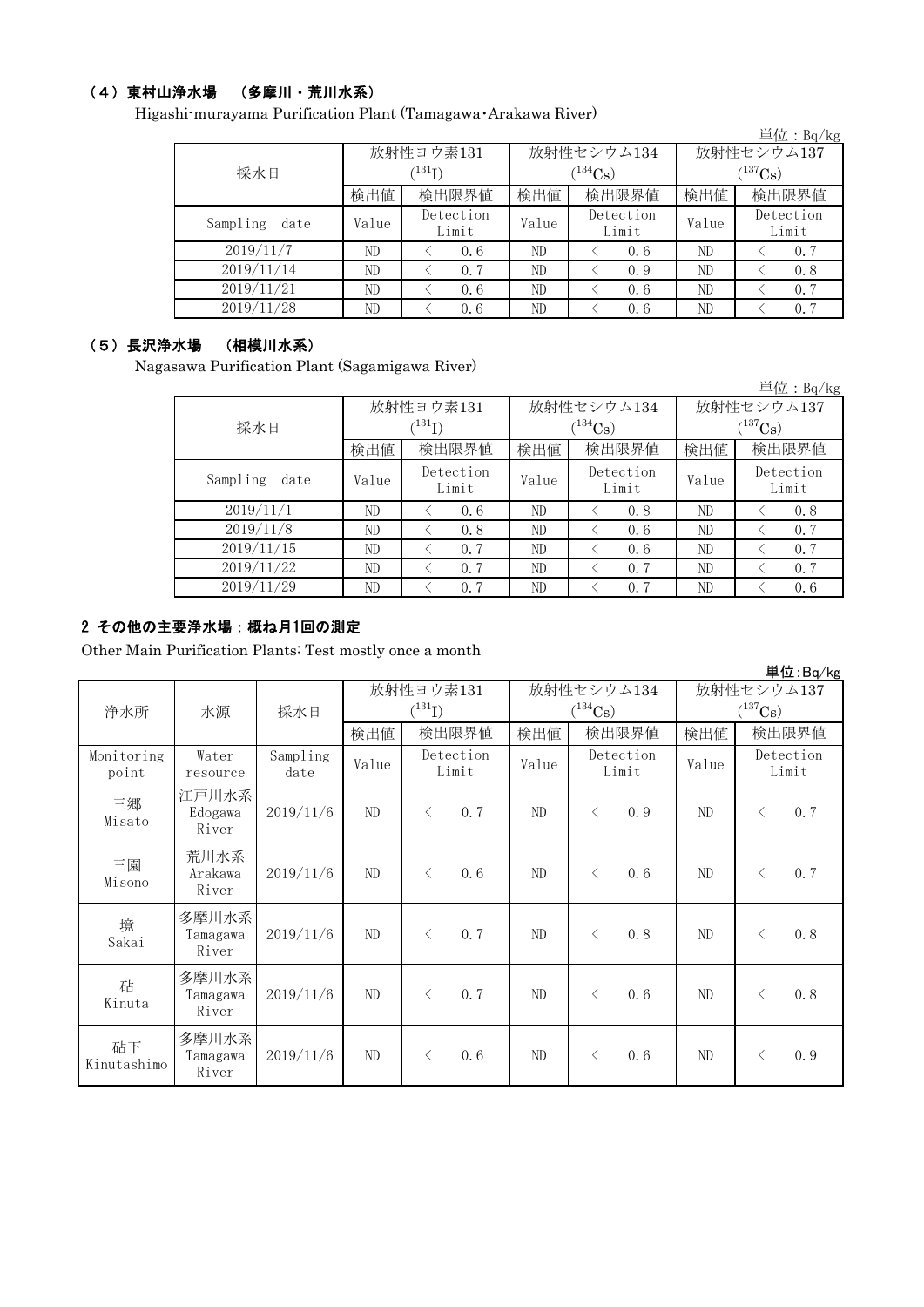# 3 多摩地区等の表流水・伏流水・浅井戸を水源とする浄水所:概ね月1回の測定

Water purification plants using surface water, subsoil water, or shallow well water in Tama Area: Test mostly once a month

|                  | יווידוש          |                          |                    |       |                                     |                            | 単位: $Bq/kg$        |
|------------------|------------------|--------------------------|--------------------|-------|-------------------------------------|----------------------------|--------------------|
| 浄水所              | 採水日              | 放射性ヨウ素131<br>$(^{131}I)$ |                    |       | 放射性セシウム134<br>$(^{134}\mathrm{Cs})$ | 放射性セシウム137<br>$(^{137}Cs)$ |                    |
|                  |                  | 検出値                      | 検出限界値              | 検出値   | 検出限界値                               | 検出値                        | 検出限界値              |
| Monitoring point | Sampling<br>date | Value                    | Detection<br>Limit | Value | Detection<br>Limit                  | Value                      | Detection<br>Limit |
| 棚沢<br>Tanasawa   | 2019/11/6        | ND                       | 0.6<br>$\lt$       | ND    | 0.7<br>$\langle$                    | ND                         | 0.7<br>$\langle$   |
| 大丹波<br>0taba     | 2019/11/6        | ND                       | 0.7<br>$\langle$   | ND    | 0.7<br>$\lt$                        | ND                         | 0.6<br>$\lt$       |
| 小河内<br>Ogouchi   | 2019/11/7        | ND                       | 0.7<br>$\langle$   | ND    | 0.8<br>$\langle$                    | ND                         | 0.7<br>$\langle$   |
| ひむら<br>Himura    | 2019/11/7        | ND                       | 0.8<br>$\langle$   | ND    | 0.7<br>$\langle$                    | ND                         | 0.6<br>$\langle$   |
| 戸倉<br>Tokura     | 2019/11/14       | ND                       | 0.8<br>$\lt$       | ND    | 0.6<br>$\lt$                        | ND                         | 0.7<br>$\langle$   |
| 深沢<br>Fukasawa   | 2019/11/14       | ND                       | 0.9<br>$\lt$       | ND    | 0.9<br>$\langle$                    | ND                         | 0.8<br>$\langle$   |
| 日原<br>Nippara    | 2019/11/18       | ND                       | 0.6<br>$\lt$       | ND    | 0.6<br>$\langle$                    | ND                         | 0.6<br>$\langle$   |
| 氷川<br>Hikawa     | 2019/11/18       | $\rm ND$                 | 0.8<br>$\lt$       | ND    | 0.8<br>$\lt$                        | ND                         | 0.7<br>$\lt$       |

#### <表流水を水源とする浄水所> <surface water>

# <伏流水を水源とする浄水所> <subsoil water>

|                       |                  |       |                                     |       |                            |                                     | 単位: Bq/kg          |
|-----------------------|------------------|-------|-------------------------------------|-------|----------------------------|-------------------------------------|--------------------|
|                       |                  |       | 放射性ヨウ素131<br>$({}^{131}\mathrm{I})$ |       | 放射性セシウム134<br>$(^{134}Cs)$ | 放射性セシウム137<br>$(^{137}\mathrm{Cs})$ |                    |
| 浄水所                   | 採水日              | 検出値   | 検出限界値                               | 検出値   | 検出限界値                      | 検出値                                 | 検出限界値              |
| Monitoring point      | Sampling<br>date | Value | Detection<br>Limit                  | Value | Detection<br>Limit         | Value                               | Detection<br>Limit |
| 千ヶ瀬第二<br>Chigasedaini | 2019/11/6        | ND    | 0.7<br>$\langle$                    | ND    | 0.8<br>$\langle$           | ND                                  | 0.7<br>$\lt$       |
| 御岳山<br>Mitakesann     | 2019/11/6        | ND    | 0.7<br>$\langle$                    | ND    | 0.9<br>$\langle$           | ND                                  | 0.9<br>$\langle$   |
| 二俣尾<br>Futamatao      | 2019/11/13       | ND    | 0.7<br>$\langle$                    | ND    | 0, 6<br>$\langle$          | ND                                  | 0.8<br>$\langle$   |
| 沢井第一<br>Sawaidaiichi  | 2019/11/13       | ND    | 0.7<br>$\langle$                    | ND    | 0, 6<br>$\langle$          | ND                                  | 0.6<br>$\lt$       |
| 高月<br>Takatsuki       | 2019/11/18       | ND    | 0.7<br>$\langle$                    | ND    | $\langle$<br>0.6           | ND                                  | 0.7<br>$\langle$   |
| 日向和田<br>Hinatawada    | 2019/11/21       | ND.   | 0.8<br>$\langle$                    | ND    | 0, 8<br>$\langle$          | ND                                  | 0.7<br>$\langle$   |
| 成木<br>Nariki          | 2019/11/21       | ND    | 0.8<br>$\langle$                    | ND    | $\langle$<br>$\mathbf{1}$  | ND                                  | 0.9<br>く           |